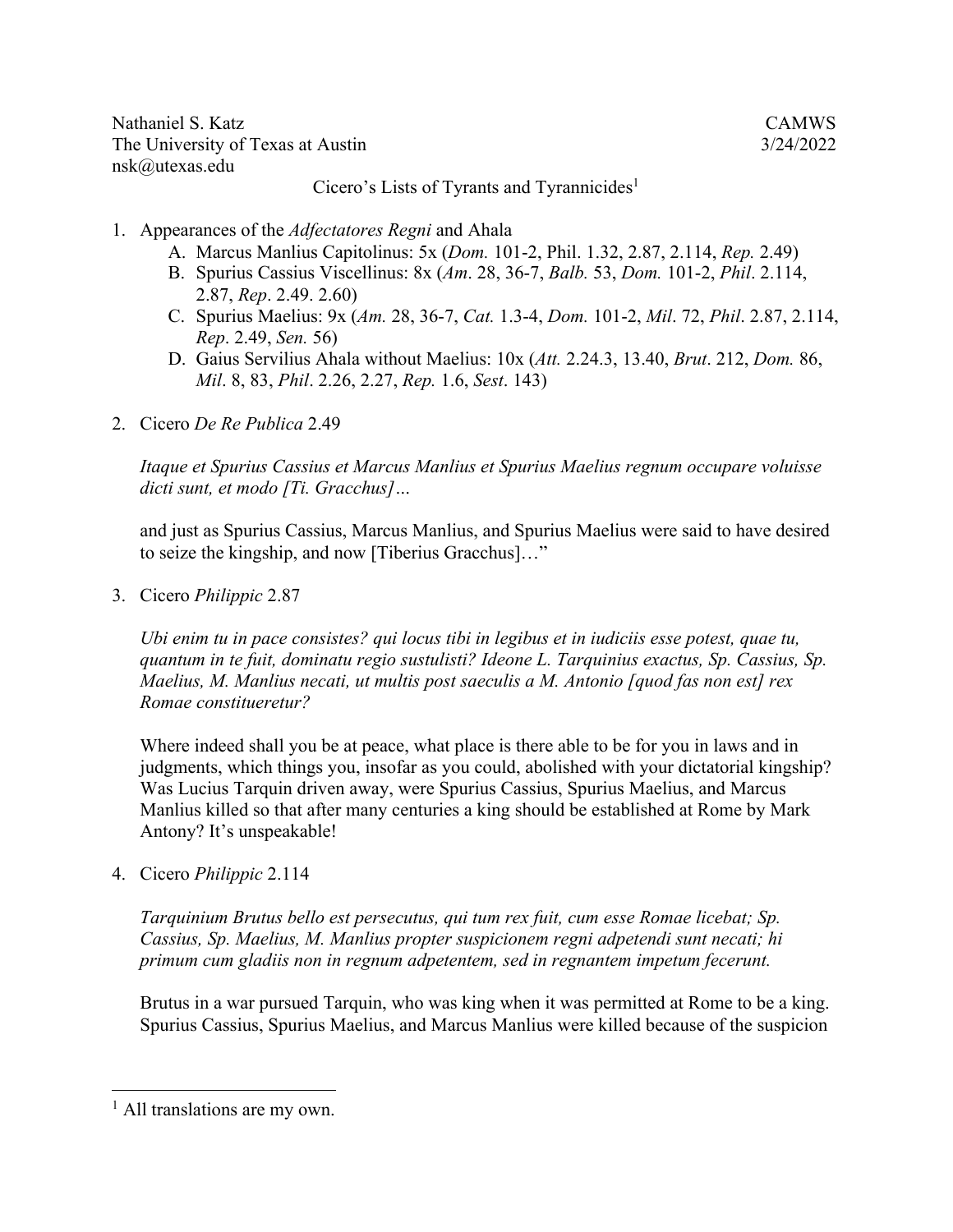5. Cicero *Pro Milone* 83

kingship but against one reigning.

*uteretur eadem confessione T. Annius, qua Ahala, qua Nasica, qua Opimius, qua Marius, qua nosmet ipsi*.

Titus Annius would use the same confession as Ahala, as Nasica, as Opimius, as Marius, as I myself.

6. Cicero *Catilinarian* 1.3-4

*An vero vir amplissimus, P. Scipio, pontifex maximus, Ti. Gracchum mediocriter labefactantem statum rei publicae privatus interfecit: Catilinam orbem terrae caede atque incendiis vastare cupientem nos consules perferemus*?

Did P. Scipio, a most splendid man, a private citizen*,* truly slay Tiberius Gracchus, who was shaking the condition of the Republic a little, while we consuls endure Catiline desiring to ravage the world with slaughter and fires the world?

7. Cicero *De Re Publica* 1.6

*vel exilium Camilli vel offensio commemoratur Ahalae vel invidia Nasicae vel expulsio Laenatis vel Opimii damnatio vel fuga Metelli vel acerbissima C. Marii clades principumque caedes vel eorum multorum pestes, quae paulo post secutae sunt.*

Camillus' exile is remembered, or the misfortune of Ahala, or the ill will for Nasica, or the exile of Laenas, or the condemnation of Opimius, or the flight of Metellus, or the most bitter slaughter of Gaius Marius and the slaughters and banes of the many leading men, which followed a little later.

8. Cicero *Philippic* 1.32

*Haec iusta est a te, a te, inquam, mortuo Caesari nota ad ingominiam sempiternam. Ut enim propter unius M. Manli scelus decreto gentis Manliae neminem patricium Manlium <Marcum> vocari licet, sic tu propter unius dictatoris odium nomen dictatoris funditus sustulisti*.

This mark was burned into the dead Caesar for eternal ignominy by you—by you, I say! As indeed, because of a crime by one Manlius, it is no longer permitted by a decree of the *gens*  of the Manlii for a patrician Manlius to be named Marcus, so you because of the hatred of one dictator tore up by the roots the title 'dictator.'

9. Cicero *Philippic* 1.35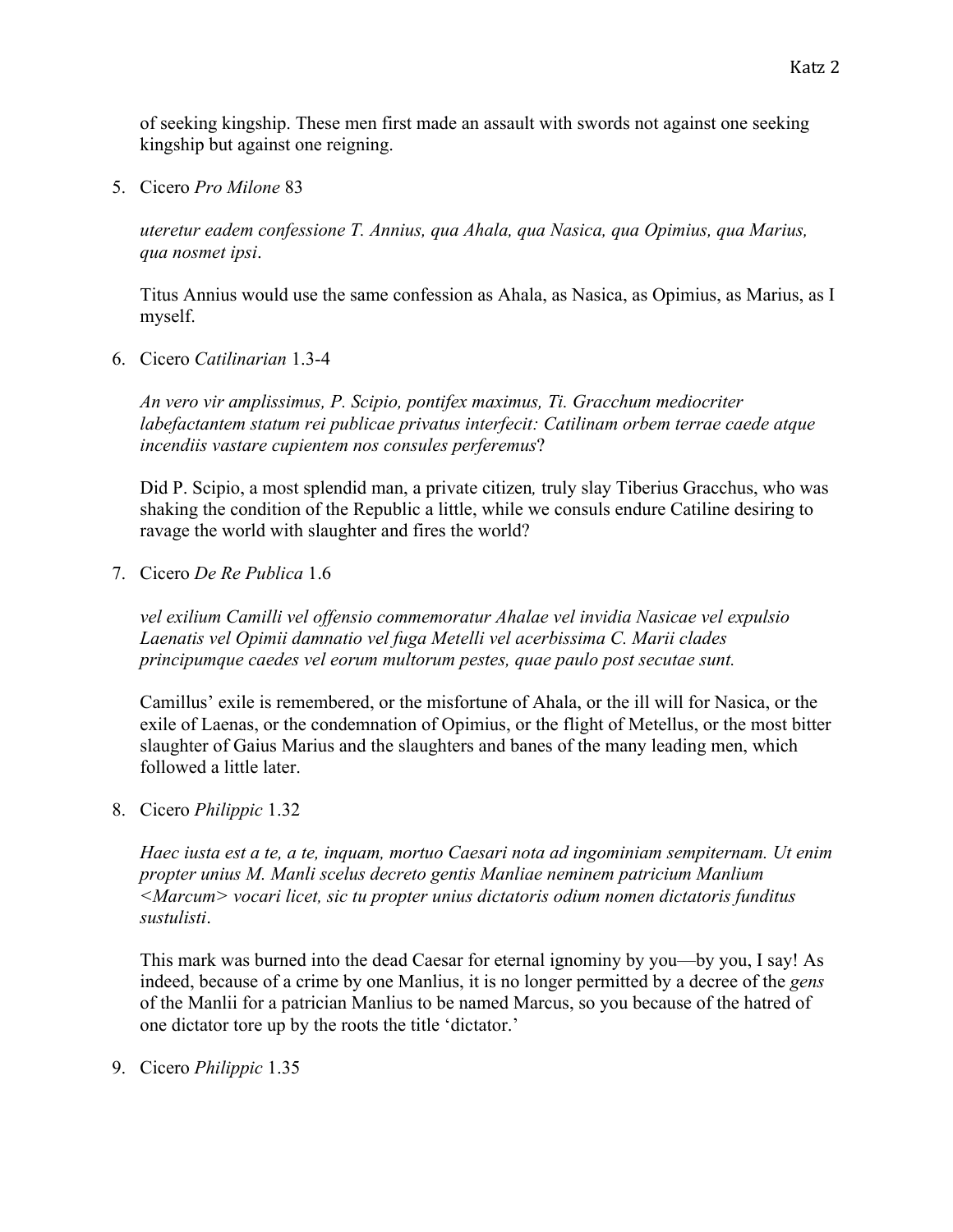*Beatus est nemo qui ea lege vivit ut non modo impune sed etiam cum summa interfectoris gloria interfici possit.*

No one is happy who lives in such a way that he is not only able to be killed with impunity but with the highest glory for the killer.

10. Cicero *Philippic* 2.26

*Etenim si auctores ad liberandam patriam desiderarentur illis a[u]cotirbus, Brutos ego impellerem quorum uterque L. Bruti imaginem cotidie videret, alter etiam Ahalae*?

Should I encourage the Bruti, one of whom looked daily at the image of Lucius Brutus, the other also at the image of Ahala.

11. Cicero *Pro Milone* 72

*Occidi, occidi, non Sp. Maelium, qui annona levanda iacturisque rei familiaris, quia nimis amplecti plebem videbatur, in suspicionem incidit regni appetendi; non Ti. Gracchum, qui conlegae magistratum per seditionem abrogavit, quorum interfectores impleverunt orbem terrarum nominis sui gloria; sed eum…*

I have killed. I have killed not Spurius Maelius, who, by lowering the price of grain and throwing away his family estate, seemed to court the plebs excessively, who fell into the suspicion of seeking kingship; nor Tiberius Gracchus, who by sedition abrogated his colleague's magistracy, whose killers filled the world with the glory of their name; but *him*…

12. Kinds of Lists

(**bold** = more details than just a name)

| Lists of Tyrants                           |                     |
|--------------------------------------------|---------------------|
| Cassius, Maelius, Manlius                  | Phil. 2.114         |
| Tarquin, Cassius, Maelius, Manlius         | Phil. 2.87          |
| Tarquin, Cassius, Maelius                  | Am. $28$            |
| Manlius                                    | <i>Phil.</i> 1.32   |
| Cassius                                    | Rep. 2.60, Balb. 53 |
| Ahala & Maelius                            | Sen. 56             |
| Maelius, Cassius, M. Vaccus, Manlius,      | Dom. 101-2          |
| <b>Fulvius Flaccus</b>                     |                     |
|                                            |                     |
| Maelius, Gracchus                          | <b>Mil. 72</b>      |
| Cassius, Maelius, Manlius, Ti. Gracchus    | Rep. 2.49           |
|                                            |                     |
| Coriolanus, Cassius, Maelius, Ti. Gracchus | $Am. 26-7$          |
|                                            |                     |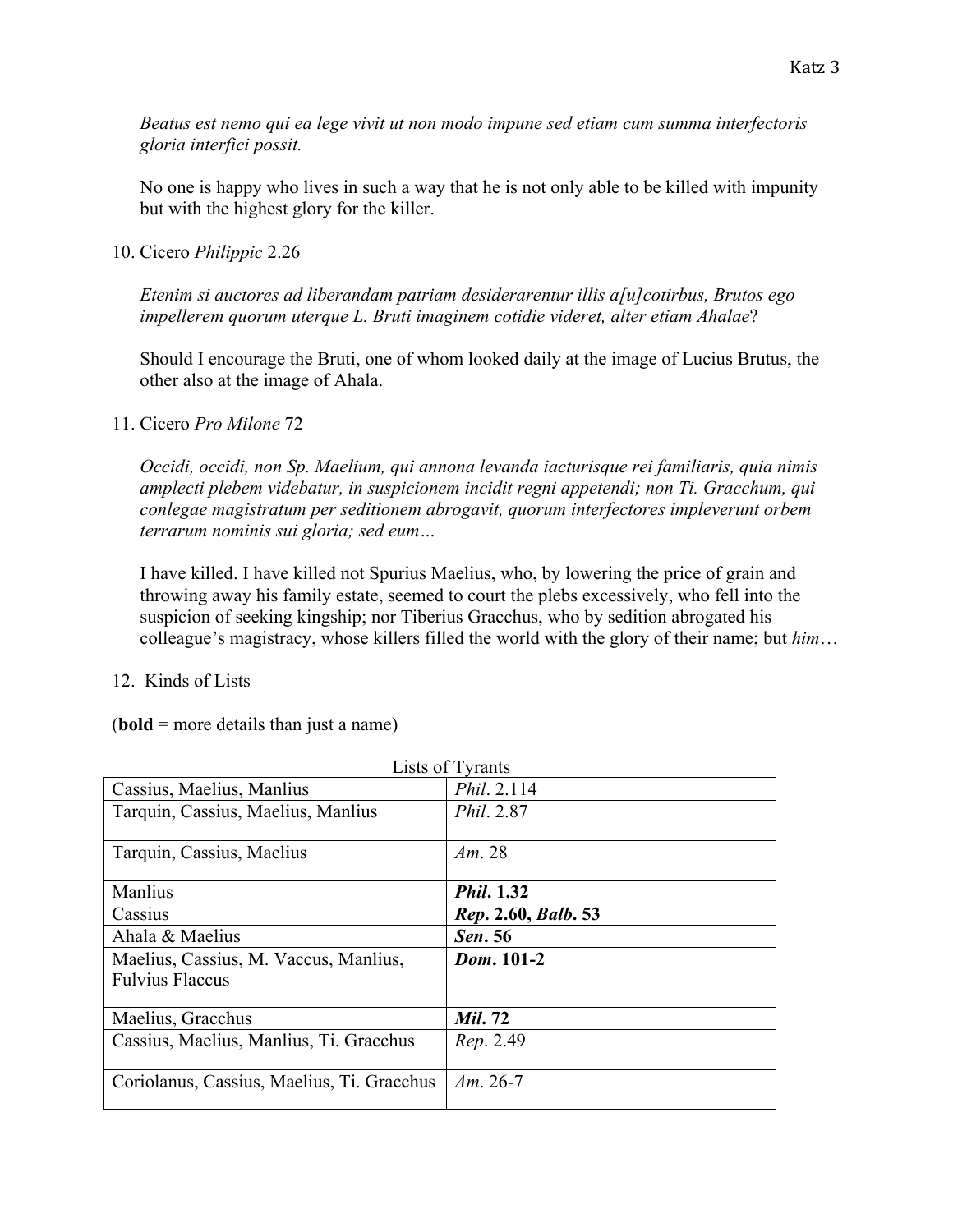| I<br>٠<br>× |  |
|-------------|--|
|-------------|--|

| Lists of Tyrannicides                    |                                           |
|------------------------------------------|-------------------------------------------|
| Nasica and Ti. Gracchus, Ahala and       | <i>Cat.</i> $1.3-4$                       |
| Maelius, Opimius and C. Gracchus,        |                                           |
| Marius and Saturninus                    |                                           |
| Nasica and Ti. Gracchus, Ahala, Nasica   | <b>Mil. 8</b>                             |
| [again], Opimius, Marius                 |                                           |
| Ahala, Nasica, Opimius, Marius, Catiline | Mil. 83                                   |
| Ahala, Brutus                            | Att. 2.24.3, 13.40, Phil. 2.12, Brut. 212 |
| Ahala, Servilii                          | Phil. 2.27                                |

## Lists of Tyrannicide

## Lists of Benefactors

| Ahala, Nasica, Lenas, Opimius, Metellus, | Rep. 1.6       |
|------------------------------------------|----------------|
| Marius                                   |                |
| Bruti, Camilli, Ahalae, Decii, Curius,   | Sest. 143      |
| Frabricius, Maximus, Scipios, Lentuli,   |                |
| Aemilii, etc.                            |                |
| Caeso Quintius, M. Furius Camillus, M.   | <i>Dom.</i> 86 |
| Servilius Ahala                          |                |